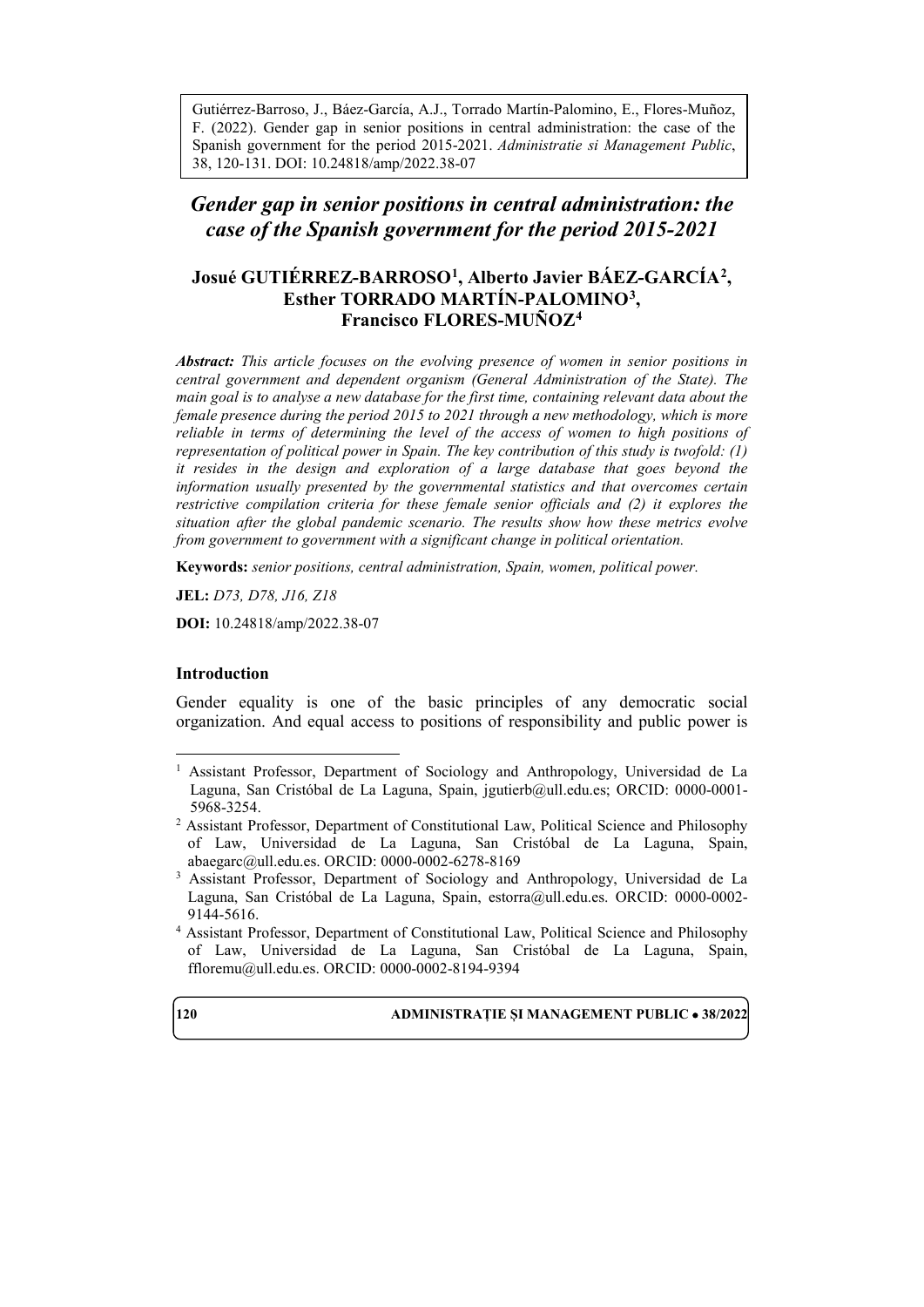also a key question to measure the development of a society. For this reason, this article analyses the distribution of senior positions in the Government of Spain during the period 2015-2021, considering the differences according to presidential terms and different departments. To do this, a feminist perspective will be taken into account, focusing on key metrics like the *gender gap* and *glass ceiling*, as well as providing data at the national and international levels.

The key contribution of this study resides in the design and exploration of a large database that goes beyond the information usually presented by the governmental statistics and that overcomes certain restrictive compilation criteria for these female senior officials, including those positions that are not currently counted in official public statistics for the period 2015 to 2019.

## **1. Theoretical background**

In order to become a complete political subject, women have to have access to "equal participation of women in political power and a demand for a renegotiation of the social contract" (Cobo, 2004, p.18). If this does not occur, it is not possible to achieve true equality between women and men, especially in the sphere of power. However, as stated by Cobo (2004), in countries such as France, social movements are emerging that question different actions of positive discrimination, these movements being led by women who have grown up within political parties or the public administration (Androniceanu & Georgescu, 2022; Androniceanu et al., 2022; Androniceanu & Georgescu, 2021). These political currents demand a meritocracy regardless of quotas by sex. Therefore, we are facing a concept, that of parity democracy, which tries to "rationalize the male monopoly of power (...) and is an extension of the struggle for the vote of the suffrage movement" (Cobo, 2004, p. 19). This movement tries to fight against the so-called glass ceiling, which usually prevents women from accessing political, economic, cultural or personal autonomy resources (Cobo, 2004).

A *glass ceiling* can be defined as "a concept regarding the obstacles faced by women who hold or aspire to hold senior positions (under equal conditions and pay) in corporations as well as in all types of organizations" (Barberá Ribera, Estellés Miguel & Dema Pérez, 2009, p. 134). There are a lot of studies on the glass ceiling in the realm of political power. Valcárcel emphasizes that this glass ceiling acts as an invisible barrier that makes the percentages of women practically ridiculous (Valcárcel, 1998). Although women dominate more and more spheres of power, it is no less true that political power is still far from true gender parity. This glass ceiling is very difficult to subvert to break, because, as some studies affirm (Sarrió, Ramos, Barberá Heredia & Candela, 2002), women's access to the organs of power is hampered by gender roles.

For almost a decade, there have been many actions that have been carried out to reduce this inequality of access to political power. These actions have to do with positive discrimination measures (Verge Mestre, 2011) that try to reduce the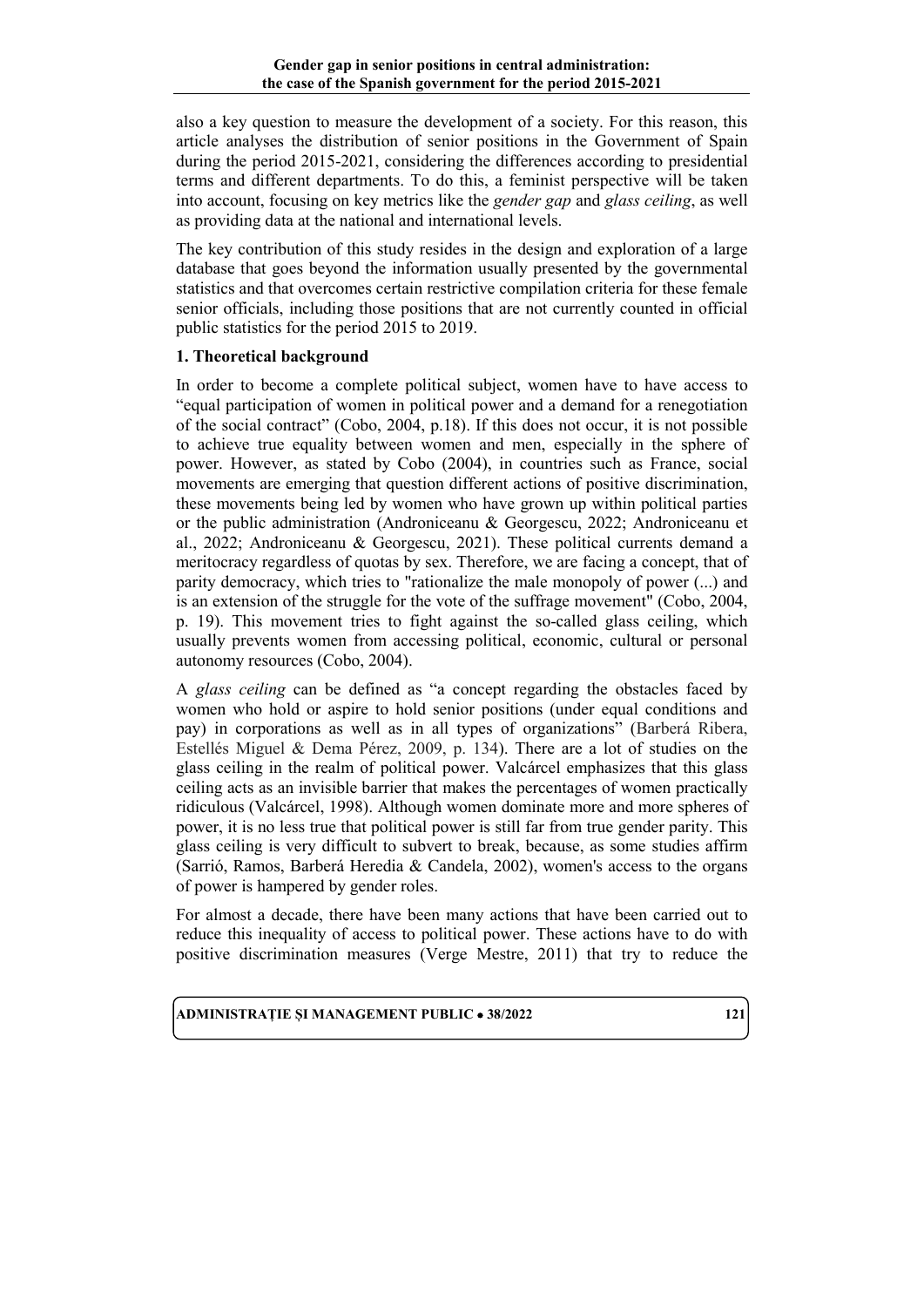gender gap in this area. However, following Osborne (2005), the different regulations that advocate equality and non-discrimination based on gender have not managed to break the glass ceiling of access to political power, since this barrier works as a kind of indirect discrimination (non-legal) that occur due to causes related to gender roles and the difficulties of political participation in organizations (Osborne, 2005).

There are a large number of studies on the presence of women in the international political arena. The UN has published reports on the presence of women in politics (UN, 2020). It states that 6.6% of the Headquarters of State and 6.2% of the Headquarters of Government were held by women, while 20.5% of the presidencies of parliaments in the world are held by women. Other studies on the European Parliament and the female presence, also show that only 36% of the parliamentary representation was occupied by women (Olarte, 2014, p.43).

This information is developed to a greater extent by Lenine and Pereira Puga (2021) than following Aggestam and Towns (2019), they conclude that most of the political positions held by women are located in the so-called "political low", that is, in questions such as the environment, human rights, food, culture, education (although sometimes there is also a glass ceiling here, as stated by Callejo Gallego, Gómez Esteban and Casado Aparicio, 2004) and childhood; while men hold more positions in presidencies, vice presidencies, defense and security (Lenine & Pereira Puga, 2021; Androniceanu A-M et al., 2022). Despite their low presence, various studies indicate that women tend to positively influence different peace processes at the international level (Aharoni, 2018; Paffenholz, 2018).

In Spain, equality policies, and their practical application, began in 2004, with the rise to power of the Spanish Socialist Workers' Party (PSOE) with Jose Luis Rodríguez Zapatero at the head. But for this to be reached, Valiente Fernández (2007, p. 168-169) states that six factors were necessary: 1) feminist mobilization within the PSOE; 2) a certain convergence of the People´s Party (PP) towards the positions of the PSOE on gender equality; 3) secularization and the (imperfect) separation of the Catholic Church and the State; 4) the vigour of the organized women's movement; 5) the influence of equality bodies 6) and the European Union. Without these factors, it is not possible to understand the beginning of the implementation of equal measures and gender quotas at the political and labour level.

In the case of Spain, the Equality Law establishes that at least 40% of the positions in organizations must be held by women (Terjesen, Aguilera & Lorenz, 2015) and in this line the European Institute for Gender Equality (EIGE, 2021) provides data on this representation of women in senior positions in the General State Administration, which in 2020 reached 43.75%. However, it is necessary to comment that only the Presidency of the Government, the Vice Presidencies and Ministries, the State Secretaries, the General Undersecretaries and Secretaries and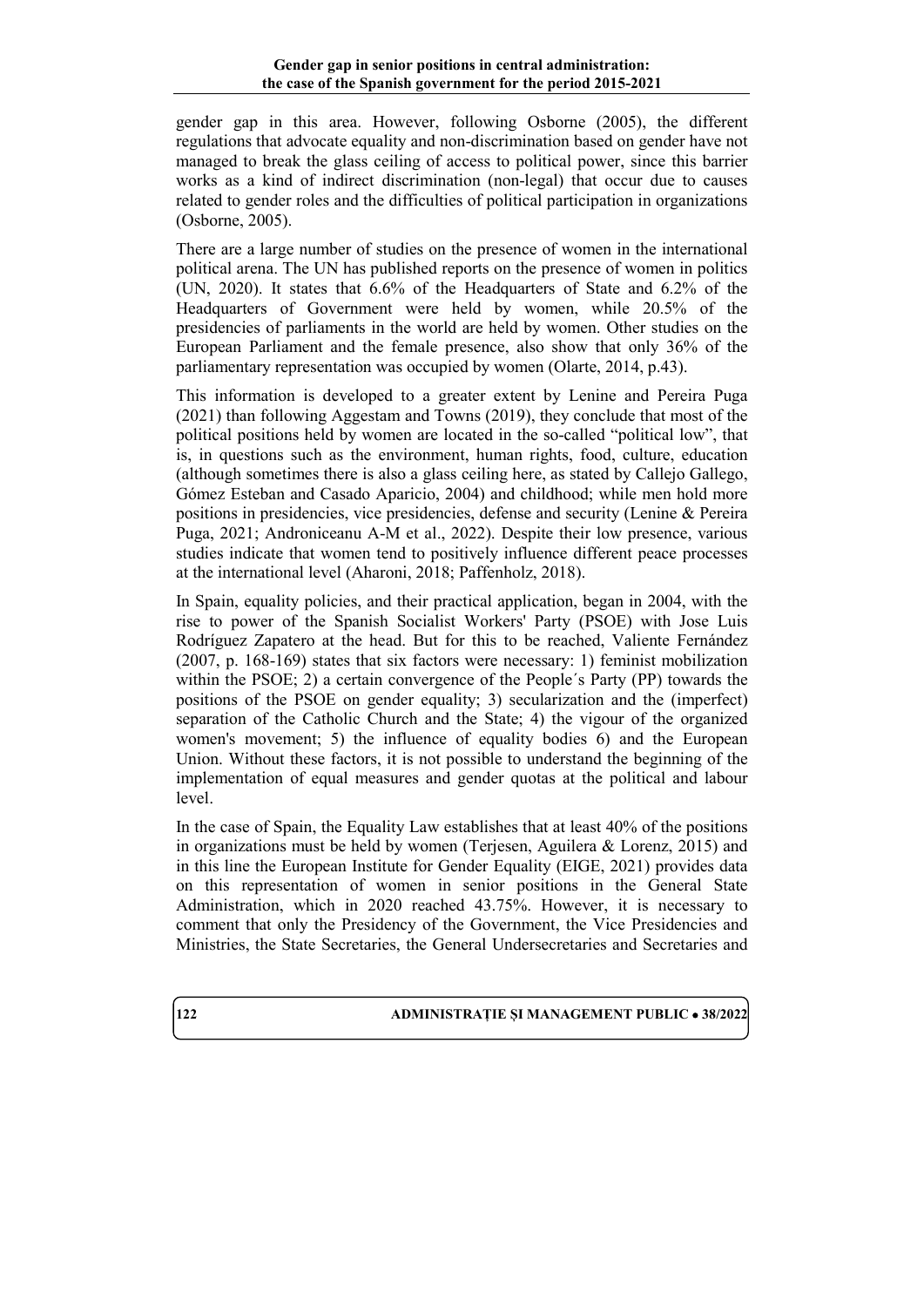the General Directorates and General Technical Secretariats are still considered high positions.

To accurately approach reality, a broader vision of the representation of women in senior positions in the General State Administration is required. For this reason, we have included in this paper, not only the gender perspective in the analysis, but also the inclusion of those positions that, despite being appointed and appointed by the Government of Spain, are currently not counted in the statistics that are published, demonstrating and scientifically quantifying the real representation of women in senior positions of the General Administration of the Spanish State from 2015 to 2021.

## **2. Material and methods**

The methodology used in this study is based on the analysis of the database of senior officials of the Government of Spain from 2015 to June 2021 of the CIVIO entity, a non-profit foundation that monitors the public powers, informs all citizens and presses for real and effective transparency in the institutions (CIVIO, 2021a). The database is open to access and accessible upon request (CIVIO, 2021b).

The analysed database has 8,855 records that correspond to just over 1,600 different people who hold, or have held, senior positions between the period of June 2015 to June 2021. Said database has been created by extracting data from the reports published by the Office of Conflicts and Interests (OCI).

It should be noted that, for the elaboration of the database, the definition of senior position has been taken into account according to Law 3/2015, of March 30, regulating the exercise of the senior position of the General State Administration (BOE num. 77, 03/31/2015), which considers the following senior positions (Law 3/2015, art. 1.2):

- a) Members of the Government and the Secretaries of State.
- b) Sub-secretaries and assimilated; the General Secretaries; the Government Delegates in the Autonomous Communities (regional governments) and in Ceuta and Melilla (autonomous cities in North Africa); Government Delegates in Public Law entities (independent or autonomous organisms); and the heads of permanent diplomatic missions, as well as the heads of permanent representation at international organizations.
- c) Technical General Secretaries, General Directors of the General State Administration and similar.
- d) Presidents, Vice Presidents, General Directors, Executive Directors and similar in entities of the state, administrative, foundational or business public sector, linked or dependent on the General Administration of the State who have the status of top managers and whose appointment is made by decision of the Council of Ministers or by their own governing bodies and, in any case, the Presidents and Directors with the rank of Director General of the Managing Entities and Common Services of Social Security; the Presidents and Directors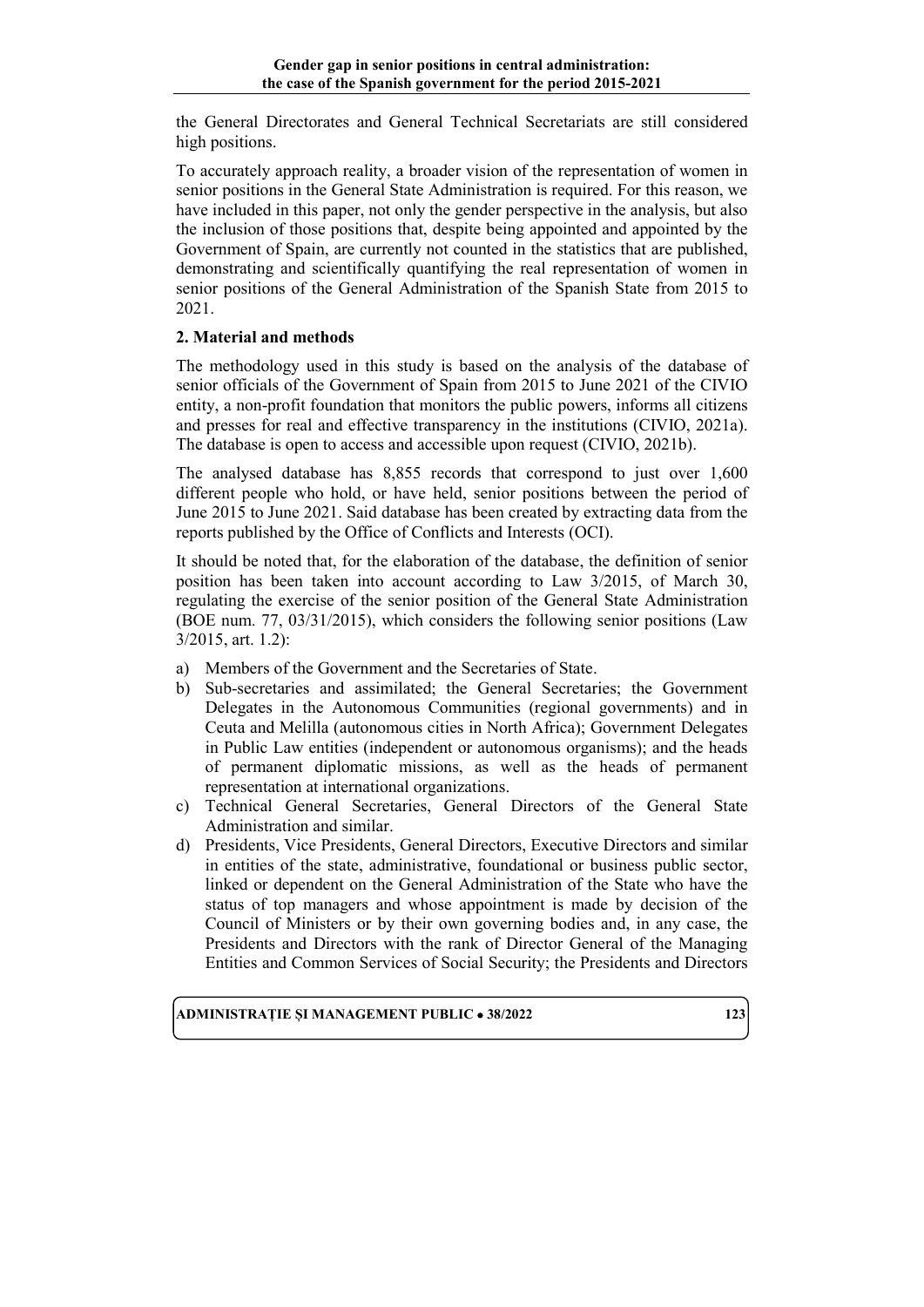of the State Agencies, the Presidents and Directors of the Port Authorities and the President and the Secretary General of the Economic and Social Council.

- e) Presidents, the Vice Presidents and the rest of the members of the Council of the National Commission of Markets and Competition, the President of the Council of Transparency and Good Governance, the President of the Independent Authority for Fiscal Responsibility, the President, Vice President and the Members of the Board of the National Securities Market Commission, the President, the Directors and the Secretary General of the Nuclear Safety Council, as well as the President and the members of the governing bodies of any other regulatory or supervisory body.
- f) Directors, Executive Directors, General Secretaries or equivalent of the regulatory and supervisory bodies.
- g) Holders of any other job in the state public sector, whatever their name, whose appointment is made by the Council of Ministers, with the exception of those who are considered Deputy Directors General and similar.

For this, a much broader notion has been used than that defined by the National Institute of Statistics (INE, 2020), which only considers senior positions those of the Government, the State Secretaries, the General Undersecretaries and Secretariats and the General Directorates and General Technical Secretaries (INE, 2020). In short, the data treated and analysed in this article are broader than those used officially, since it considers a greater range of high-ranking public officials of the General State Administration, very pertinent when analysing this from a gender perspective ambit.

Regarding the data analysis, the Microsoft Excel software package was used.

## **3. Results**

Figure 1 shows the number of senior positions in the analysed period (2015-2021) and the percentage of men and women. As can be seen, the number of senior positions increases slightly in each of the years analysed. In this way, the progressive growth is independent of the left-oriented governments of Pedro Sánchez (PSOE) and the right-oriented ones of Mariano Rajoy (PP), in all of them, there is a clear upward trend (except for the year 2021, which measures the positions appointed until June).

Regarding the distribution of men and women, slowly, the gender gap narrows over the years, a trend that is also observed in terms of statistical inference (Chi-square  $= 81.180$ , gl = 6, p-value = 0.000). Thus, in 2015 there are 22% women, reaching 32% in 2021. It should be noted that in none of these years the provisions of the Law regarding parity are fulfilled, that is, there must be a distribution of 40 - 60% between men and women (First additional provision of Law 3/2007, of March 22, for the effective equality of women and men). It should also be noted that there has been growth, especially as a result of the change of government in June 2018 when President Pedro Sánchez began to govern.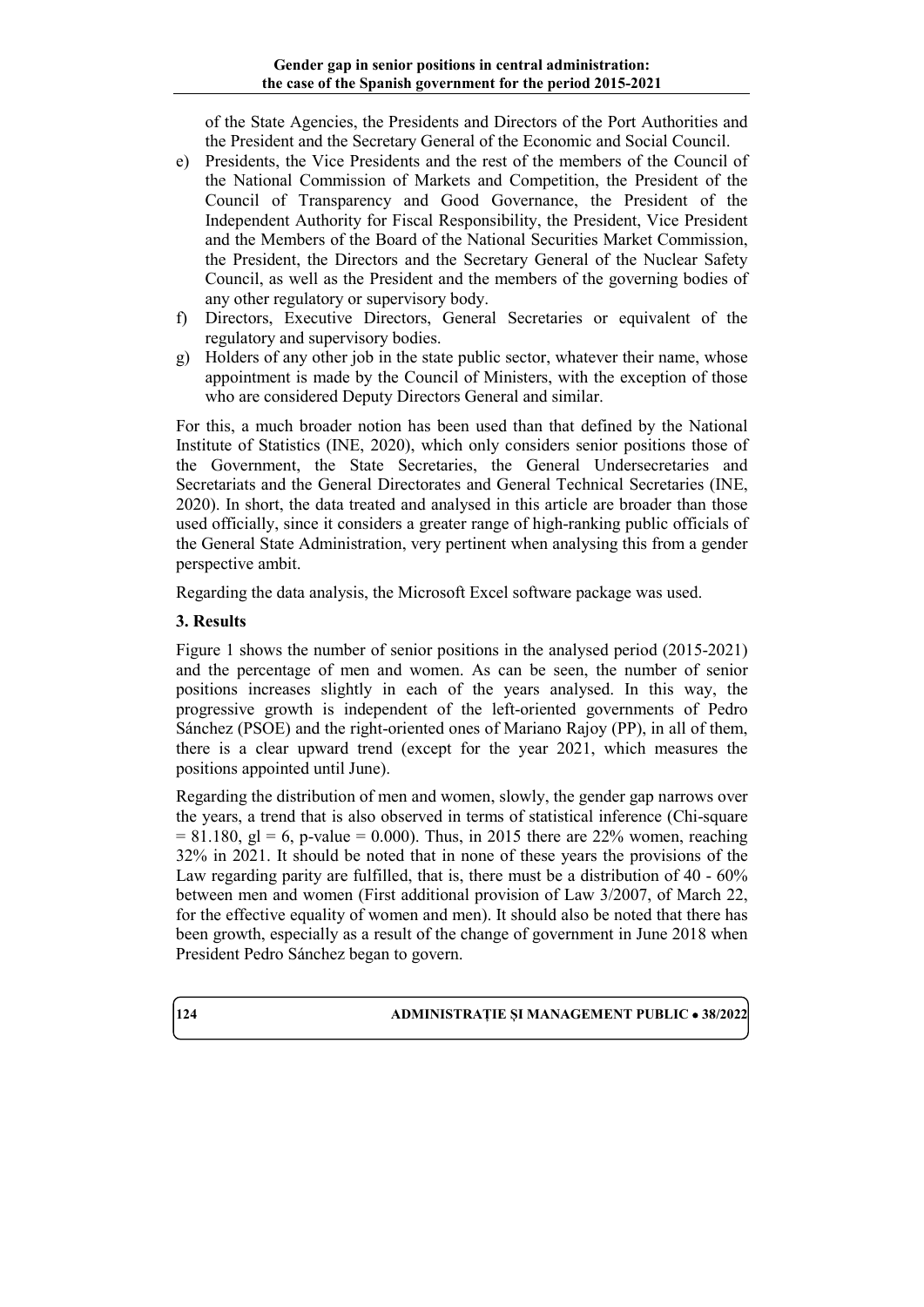

**Figure 1. Senior officials of the Government of Spain (2015-2021). Total and percentage of men and women**



On the other hand, Figures 2 and 3 analyse the distribution of senior positions according to the President of the Government who was in office at the time. Thus, it is observed how the government of Mariano Rajoy has had a greater number of senior positions than that of Pedro Sánchez. It is true that this data must be taken with caution, since the charges are recorded until June 2021 (the appointments would be missing from then on until the end of the annuity).

**Figure 2. Senior officials of the Government of Spain (2015-2021). Distribution according to the President of the Government who holds the position. %**

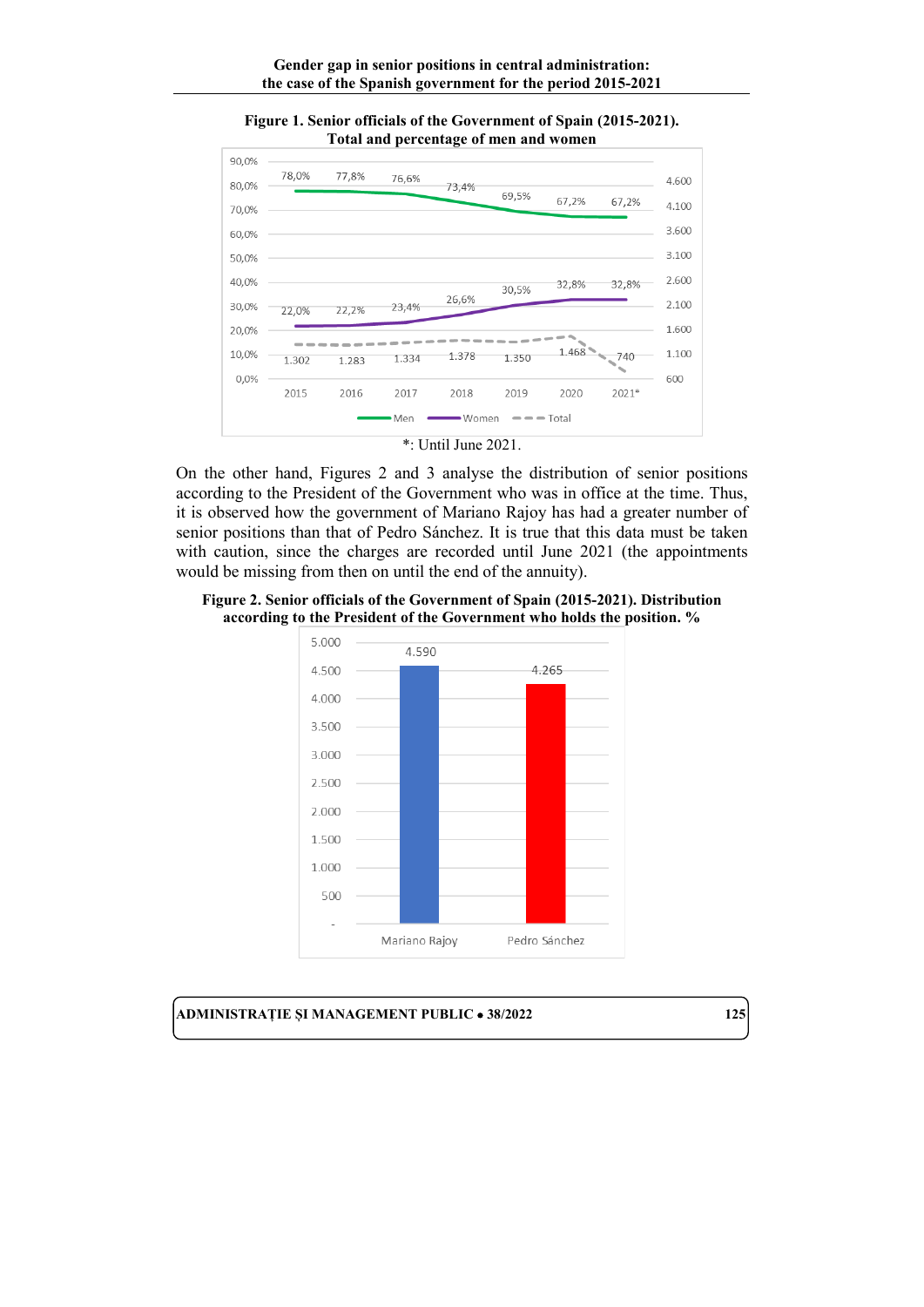In figure 3, on the other hand, we observe what was already appreciated in figure 1. Thus, the Pedro Sánchez government has appointed a higher percentage of women than the Mariano Rajoy government, a question that is statistically proven (Chicuadrado = 91.253,  $g1 = 1$ , p-value = 0.000). Even so, analysing the Government of Pedro Sánchez, only one in three positions corresponds to a woman, far from the standards required by the first additional provision of Law 3/2007, of March 22, for the effective equality of women and men.





With respect to figures 4 and 5 where the distribution of men and women in senior positions in some departments is analysed, we can see that figure 4 shows the percentage of women in departments with the same name in both terms (from Pedro Sánchez to Mariano Rajoy). This is important because it allows you to see exactly how departments with the same names have varied, that is, with the same competencies. Thus, it is observed that the government of Mariano Rajoy only appointed more women than that of Pedro Sánchez in the Presidency of the Government and in the Heritage Group. However, both in the House of H.M. the King and in the State-Owned Enterprises Group the percentage of women is similar.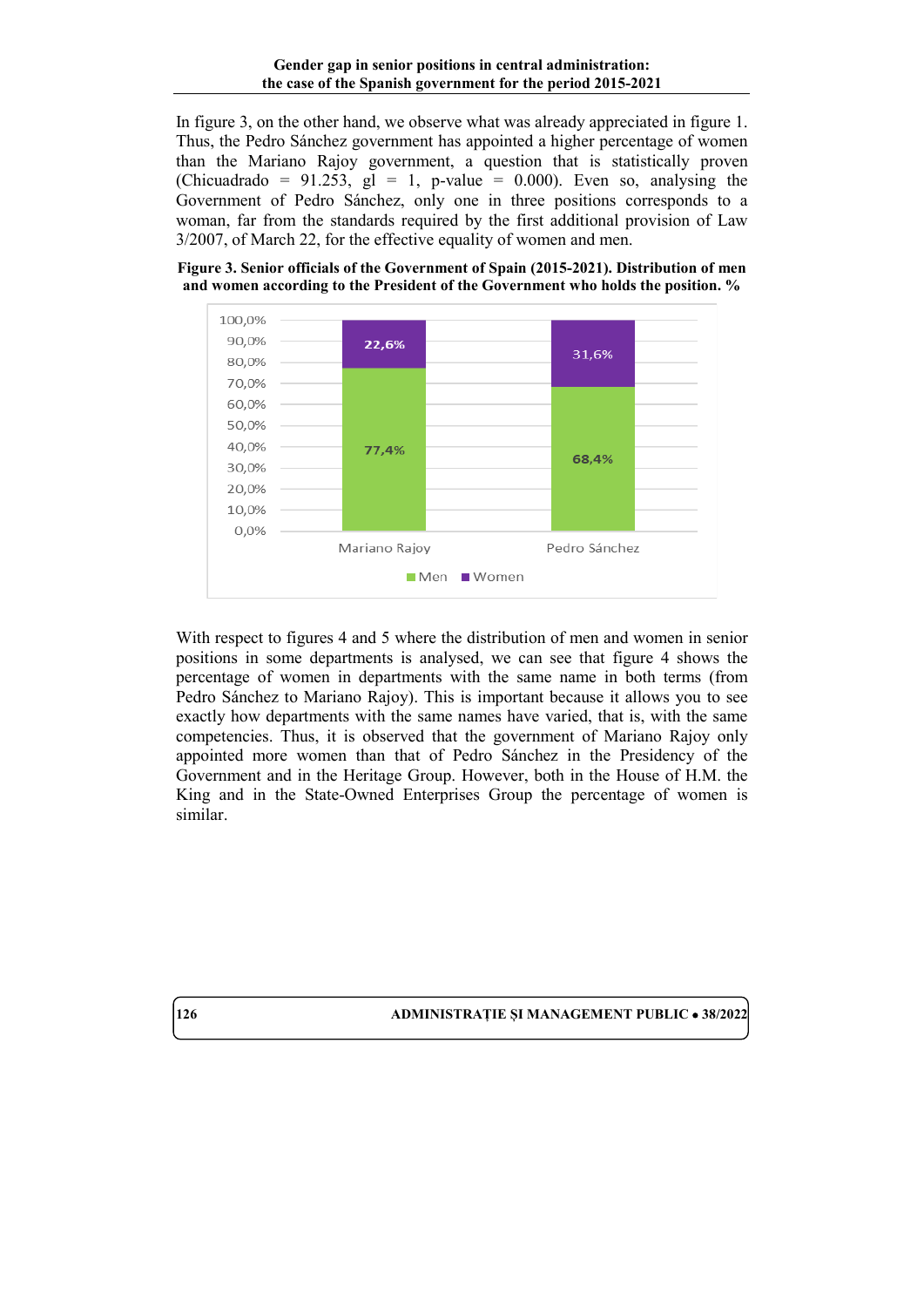



Nevertheless, figure 5 analyses the senior positions of the 10 departments with the highest number of senior positions, highlighting firstly that the departments where there is a lower percentage of women are Defence (in both mandates), Foreign Affairs and Cooperation (government of Mariano Rajoy) and in Development (in both mandates). However, in which there are more women than men is in Economic Affairs and Digital Transformation (government of Pedro Sánchez), Presidency of the Government (in both legislatures), Economy, Industry and Competitiveness (government of Mariano Rajoy). Even so, in no department with the highest positions, they reach 40% of women, although that of Economic Affairs and Digital Transformation is close enough.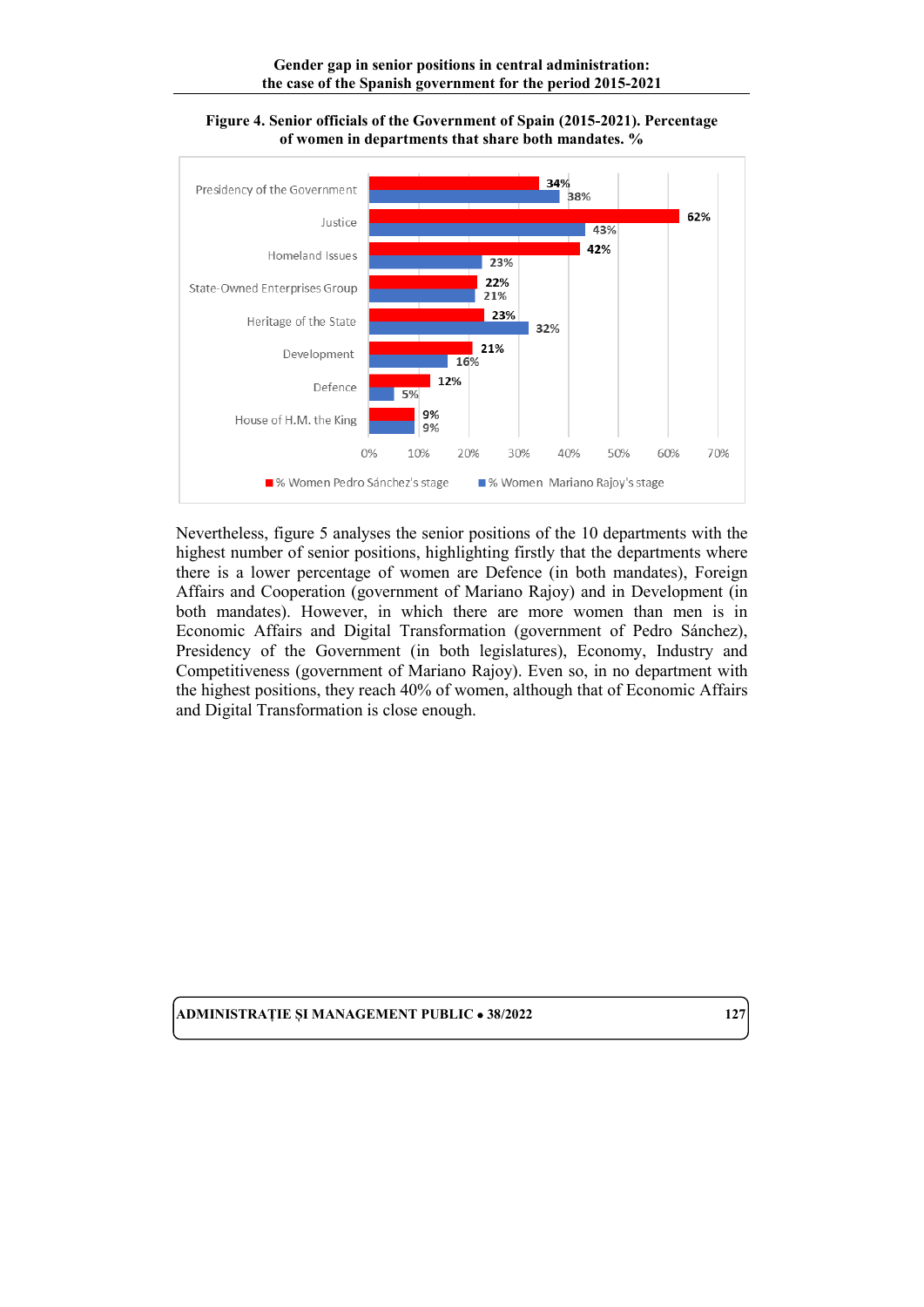#### **Figure 5. Senior officials of the Government of Spain (2015-2021). Percentage of women and men in the 10 departments with the highest positions in the period analysed. %**



Without Asterisk: Departments common to both governments.

\*: Department belonging to the Government whose President is Mariano Rajoy.

\*\*: Department belonging to the Government whose President is Mariano Rajoy.

## **4. Discussion and conclusions**

According to our exploration of the dataset, there is a progressive increase in senior positions in the General Administration of the State of the Government of Spain in the period analysed (2015-2021). Therefore, what is extracted is that more and more from the Government of the moment it is about appointing a greater number of high positions. Similarly, there is a tendency to reduce the gender gap. This progressive decrease is due to the establishment of actions that have to do with positive discrimination measures (Verge Mestre, 2011) that try to reduce this gender gap in this area (quotas by sex, for example). However, it continues to exist in part due to issues related to social responsibilities and gender stereotypes (Sarrió et al, 2002).

Analysing the stages of the two governments of Spain with opposite political tendencies, (until 2018 Mariano Rajoy and as of 2018 Pedro Sánchez), it is observed that from the mandate of Pedro Sánchez there was a more pronounced increase in the percentage of women, although 40% of women were not reached in any period, as established by current Legislation (Law 3/2007). The Government of Pedro Sánchez has appointed higher female positions than that of Mariano Rajoy, although two out of every 3 are still men.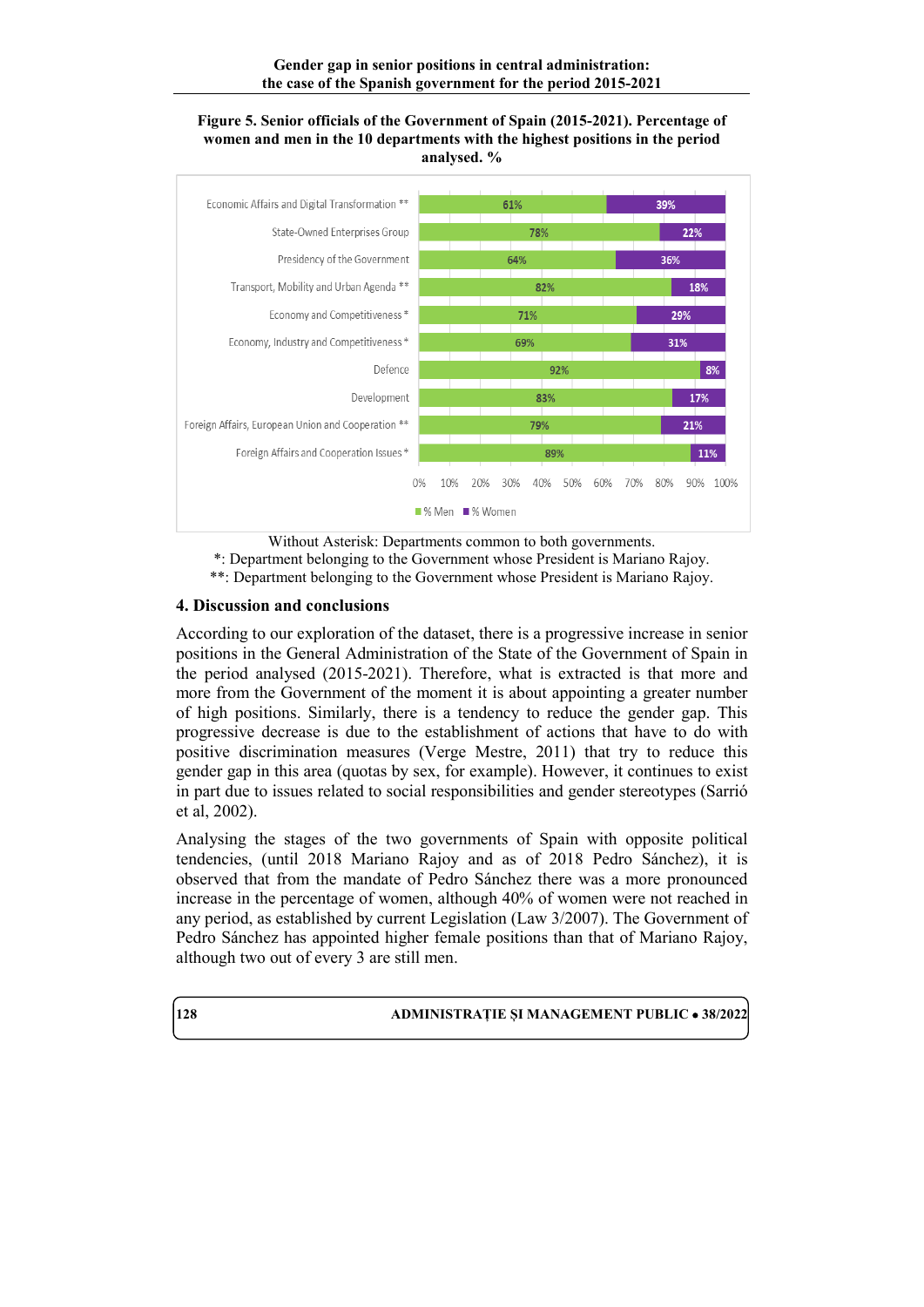As can be seen, in the data exploited in this article we observe that the percentage of high-ranking women in the Government of Spain is 32%. These data do not coincide with those offered by the European Institute for Gender Equality (EIGE), which considers that the representation of women in senior positions in the General State Administration reaches 43.75% in 2020. This variation has to do with the fact that the database used in this article is more complete and exhaustive and includes a greater number of categories of senior positions in the Government of Spain, following Law 3/2007 (BOE, 2007). However, we can affirm that these data on the current presence of women in the Government of Spain are similar to those offered in national and European statistics (Olarte, 2014; UN, 2020). As for the departments that were the same in both mandates, it is remarkable that the Ministry of the Presidency of the Government has more women positions in the government of Mariano Rajoy than in that of Pedro Sánchez. Even so, in general, these departments present a higher percentage of women when Pedro Sánchez governs. We detect also a lower number of women in foreign affairs, such as defence and development. These data are coherent with previous results from Lenine and Pereira Puga (2021) highlighted political positions held by women. For these authors, women generally occupy the spaces of the so-called "low politics", that is, the environment, human rights, food, culture, education and, on the contrary, men occupy more positions in presidencies, vice presidencies, defence and security (Lenine & Pereira Puga, 2021, p. 115).

In conclusion, the gender gap in politics is an indicator that measures the distance between men and women with respect to opportunities for access to public office and political power. In this sense, we have verified that regardless of the political sign of the Government of Spain and from a more exhaustive analysis, parity is still somewhat non-existent. With regard to senior government officials, this gender gap continues, since two out of every three senior officials are men, despite the fact that since 2007 there have been positive discrimination measures for women's access to these top positions. Therefore, there is still a long way to go to achieve legal and social standards in terms of equality between women and men in politics, since not only has parity not been reached.

## **References**

- Aggestam, K., Towns, A. (2019). The gender turn in diplomacy: a new research agenda. *International Feminist Journal of Politics, 21*(1), 9-28. [https://doi.org/10.1080/](https://doi.org/10.1080/%0b14616742.2018.1483206) [14616742.2018.1483206](https://doi.org/10.1080/%0b14616742.2018.1483206)
- Aharoni, S. B. (2018). Diplomacy as Crisis: An Institutional Analysis of Gender and the Failure to Negotiate Peace in Israel. In *Gendering Diplomacy and International Negotiation* (pp. 193-211). Palgrave Macmillan, Cham. [http://dx.doi.org/](http://dx.doi.org/%0b10.1007/978-3-319-58682-3_10) [10.1007/978-3-319-58682-3\\_10](http://dx.doi.org/%0b10.1007/978-3-319-58682-3_10)
- Androniceanu, A., Georgescu, I. (2022). E-participation in Europe: a comparative perspective. *Public Administration Issues*, 5, Special Issue I, 7-29. Doi: 10.17323/ 1999-5431-2022-0-5-7-29.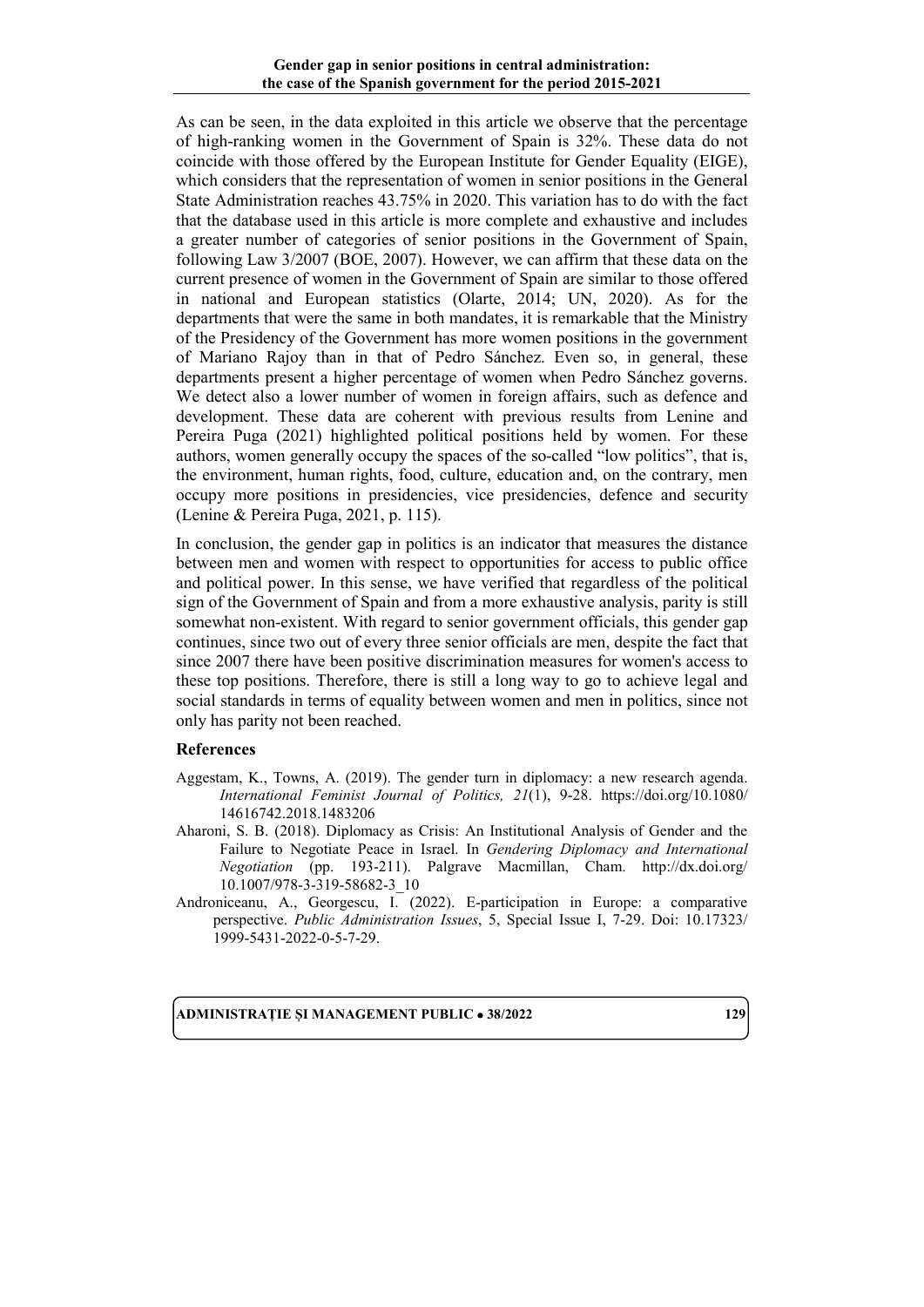- Androniceanu, A., Georgescu, I., & Kinnunen, J. (2022). Public administration digitalization and corruption in the EU member states. A comparative and correlative research analysis. *Transylvanian Review of Administrative Sciences*, No. 65 E, February, pp. 5-22. Fi=0.742<https://rtsa.ro/tras/index.php/tras/article/view/686>
- Androniceanu, A-M., Georgescu, I. & Kinnunen, J., (2022). A new entrepreneurial motivations profile for starting new business by using a panel data analysis. *Management Research and Practice*, 14(1), 5-16.
- Androniceanu, A., Georgescu, I. (2021). E-Government in European countries, a comparative approach using the Principal Components Analysis. *NISPAcee Journal of Public Administration and Policy*, 14(2), 65-86. [https://doi.org/10.2478/nispa-](https://doi.org/10.2478/nispa-2021-0015)[2021-0015](https://doi.org/10.2478/nispa-2021-0015)
- Barberá Ribera, T., Estellés Miguel, S., & Dema Pérez, C. M. (2009). Obstáculos en la promoción profesional de las mujeres: El "techo de cristal". In *XIII Congreso de Ingeniería de Organización* (pp. 133-142).
- Callejo Gallego, J., Gómez Esteban, C. & Casado Aparicio, E. (2004). *The glass ceiling in the Spanish educational system*. Madrid: UNED. Collection Studies.
- CIVIO. (2021a). *CIVIO Us*. Recovered from: https://civio.es/nosotros/
- CIVIO. (2021b). *Dataset on senior positions in the General State Administration. Government of Spain*. Recovered from: [https://datos.civio.es/dataset/altos-cargos-de](https://datos.civio.es/dataset/altos-cargos-de-la-age/)[la-age/](https://datos.civio.es/dataset/altos-cargos-de-la-age/)
- Cobo, R. (2004). Sex, democracy and political power. *Feminismo/s*, (3), 17-29.
- European Institute for Gender Equality (EIGE). (2021). *Women and political power*. Available at http://www.inmujer.es/est [adisticasweb/8\\_PoderyTomadeDecisiones/](http://www.inmujer.es/est%20adisticasweb/8_PoderyTomadeDecisiones/%0b8_4_AltosCargosdelaAdministracion/w98.xls) [8\\_4\\_AltosCargosdelaAdministracion/w98.xls.](http://www.inmujer.es/est%20adisticasweb/8_PoderyTomadeDecisiones/%0b8_4_AltosCargosdelaAdministracion/w98.xls) Accessed on 12 November 2021.
- National Institute of Statistics (INE). (2020). *Women and men in Spain. Power and decision-making*, Catalog of publications of the General State Administration. Available at [https://www.ine.es/ss/Satellite?blobcol=urldata&blobheader=](https://www.ine.es/ss/Satellite?blobcol=urldata&blobheader=%0bapplication%2Fpdf&blobheadername1=Content-Disposition&blobhead) [application%2Fpdf&blobheadername1=Content-Disposition&blobheade](https://www.ine.es/ss/Satellite?blobcol=urldata&blobheader=%0bapplication%2Fpdf&blobheadername1=Content-Disposition&blobhead)rvalu e1=attachment%3B+filename%3D8\_4\_Mujeres\_en\_altos.pdf&blobkeywhere5Fpdf &blobheadername1=Content-Disposition&blobheader value1=attachment%3B+filename%3D8\_4\_Mujeres\_en\_altos.pdf&blobkeywhere5 Blob2992Blobtable=urldata&blobtable=urldata125992BLOBWARE129 in highs.pdf & ssbinary = true. Accessed on 12 November 2021.
- Lenine, E., & Pereira Puga, M. (2021). Paridad de género en las organizaciones internacionales: discurso vs. números. *Relaciones Internacionales: Revista académica cuatrimestral de publicación electrónica*, (48), 101-121. https://doi.org/10.15366/relacionesinterna cional es2021.48.006
- Official State Gazette (BOE) (2007). Law 3/2007, of March 22, for the effective equality of women and men. *BOE*, 71, March, 12611-12643.
- Official State Gazette (BOE) (2015). Law 3/2015, of March 30, regulating the exercise of the senior position of the General State Administration. *BOE* 77, March, 27259- 27277.
- Olarte, E. T. (2010). Género y política: elecciones europeas 2009. In *Miradas multidisplinares para un mundo en igualdad: ponencias de la I Reunión Científica sobre Igualdad y Género*. Universidad de La Rioja, pp. 29-44.
- Osborne, R. (2005). Desigualdad y relaciones de género en las organizaciones: diferencias numéricas, acción positiva y paridad. *Política y Sociedad, 42*(2), 163-180.